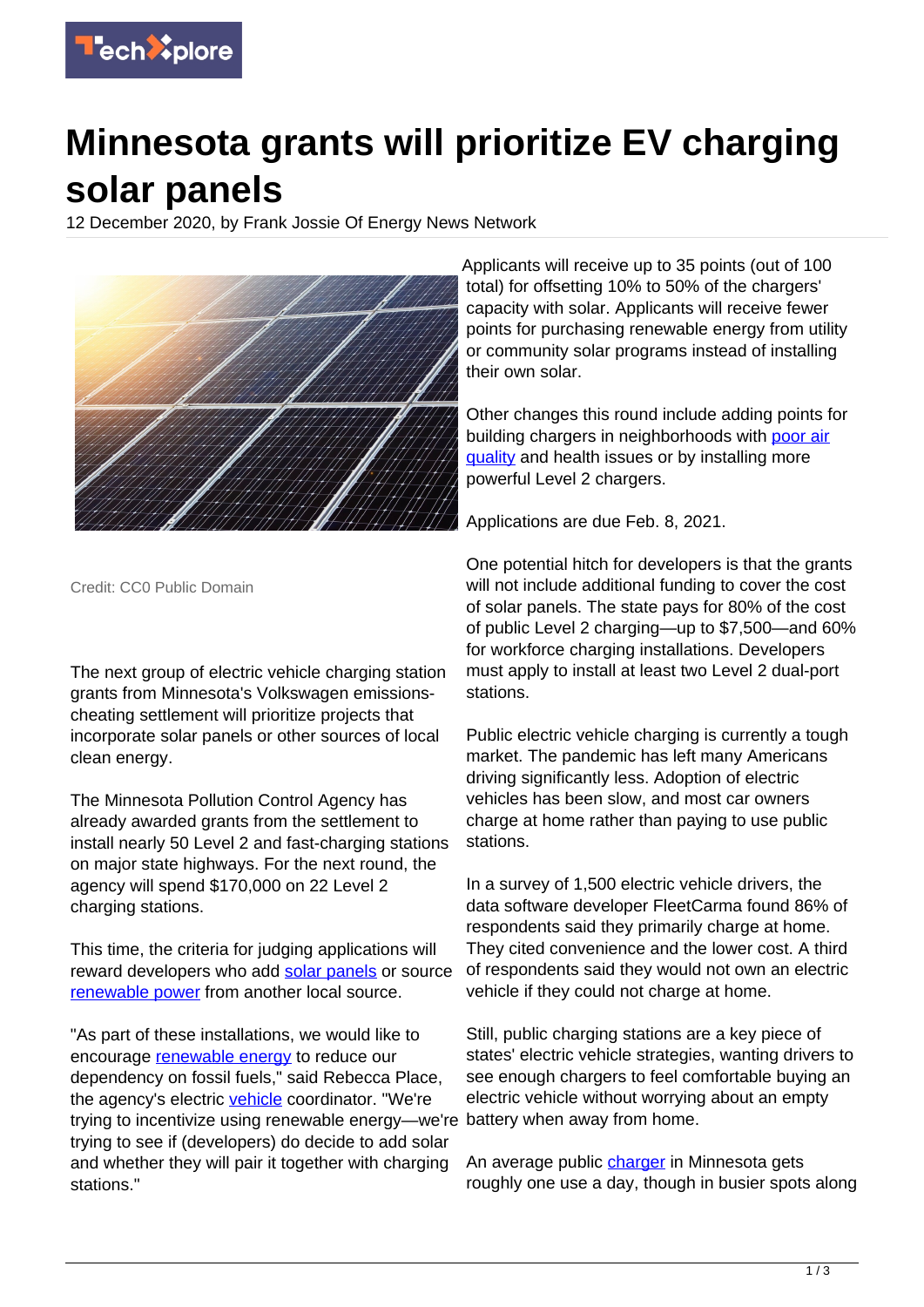

interstates they are used multiple times per day, Place said. "They're definitely not sitting there not being used," she said.

Solar does offer potential financial benefits for the grid, and in particular for utilities, said David Shaffer, executive director of the Minnesota Solar Energy Industries Association. "Reducing capacity needs through on-site PV (solar) might make sense © 2020 The Associated Press. All rights reserved. in certain spots even without extra money because the alternative might be system upgrades due to added demand," he said.

The Great Plains Institute recently released a report on pairing fast chargers with [solar energy](https://techxplore.com/tags/solar+energy/). The report identified several benefits, including reducing or removing utility demand charges and reducing or eliminating capacity and overload problems on distribution grids.

Synchronizing solar and vehicle charging by using smart chargers works best at workplaces, where cars often stay parked for several hours during the day. Brian Ross, the report's author, joked that the major finding was that the sun shines during the day, "but it is obvious that you want solar with EV charging when they're both happening."

But the solar pairing does not work as well when a driver pulls in for a charge while shopping at a grocery store or grabbing a cup of coffee, he said. Instead, EV-solar's advantage comes when cars will be stationary for long periods, such as workplaces, downtown ramps or park-and-ride lots, Ross said.

A [solar array](https://techxplore.com/tags/solar+array/) above a parking stall can fully charge a car on a sunny day, he said. A larger-scale project with more than one array above a parking stall makes more sense, allowing multiple cars to charge at once.

Great Plains Institute managed a synchronized pilot at its Minneapolis office this summer. A 30-kilowatt solar installation on its roof fed electricity to three chargers. Despite being a small solar project, "it was more than enough to provide power for those three chargers when the sun was shining," he said.

Ross said the lack of solar funding in the state

program should not matter because installations pay for themselves in power production. The grants should attract more organizations who may not have thought about adding solar. "What this is doing is encouraging people to take a second look at solar who probably ought to be looking at solar anyway," he said.

This material may not be published, broadcast, rewritten or redistributed without permission.